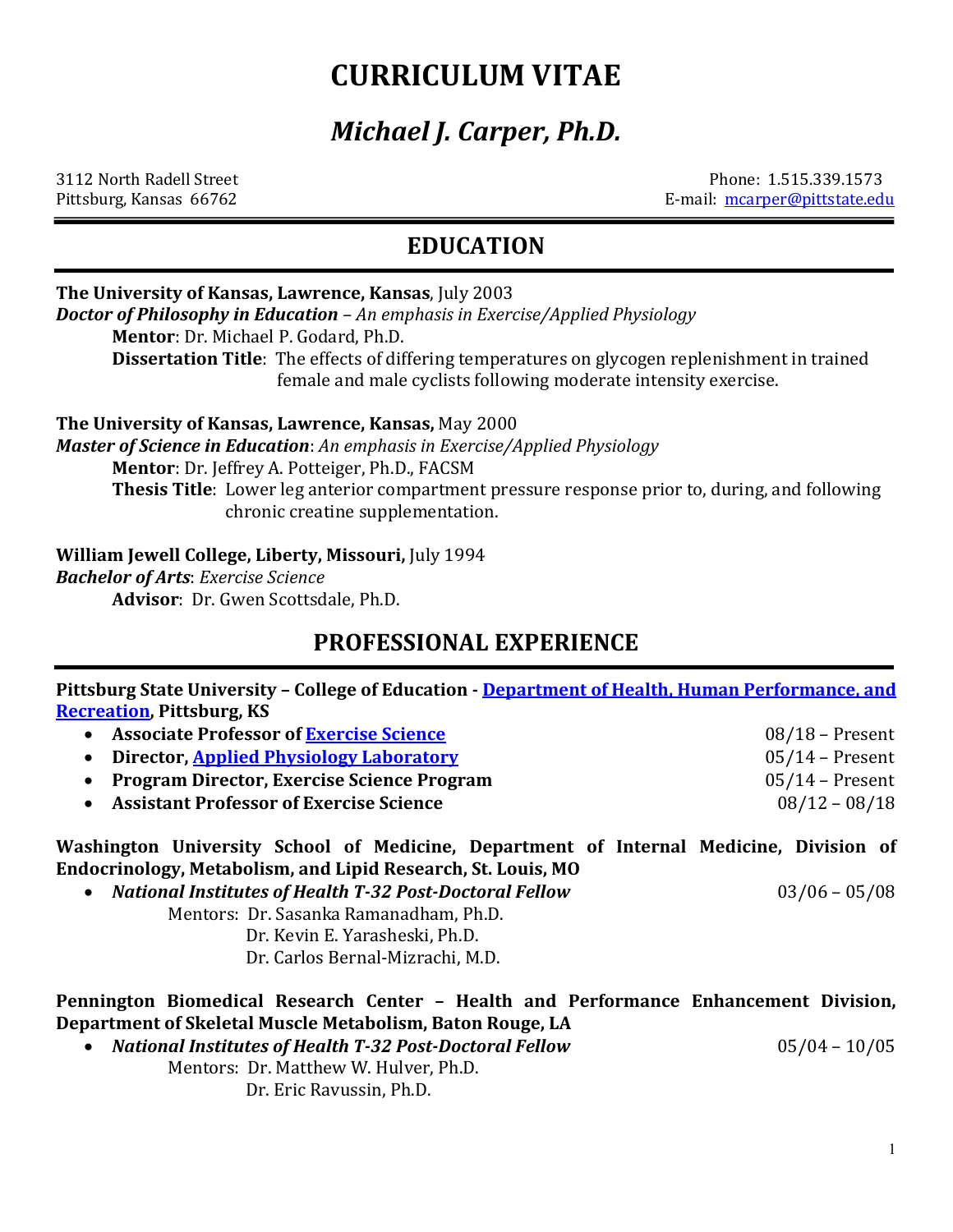**East Carolina University – Human Performance Laboratory, Department of Exercise and Sports Sciences, College of Health and Human Performance and Department of Physiology, Brody School of Medicine, Greenville, NC**

• *Experimental and Applied Sciences (EAS) - Post-Doctoral Fellow*08/03 – 05/04 Mentor: Dr. Robert C. Hickner, Ph.D.

• **Graduate Research Assistant** 08/98 – 08/03 o **Project Coordinator**: National Athletic Trainers Association Research Grant Mentor: Dr. Jeffrey Potteiger, Ph.D. o **Project Co-coordinator**: American Heart Association Research Grant Mentor: Dr. Jeffrey Potteiger, Ph.D. o **Project Coder**: National Institutes of Health Grant (DK 56303): Mentor: Dr. Joseph Donnelly, Ph.D. and Dr. Cheryl Gibson, Ph.D.

• **Student Laboratory Director** 08/01 – 05/02 o Responsibilities: ordering supplies, ensuring laboratory equipment functionality, and laboratory facility maintenance.

#### **Research Medical Center – Department of Cardiology, Kansas City, MO**

**The University of Kansas – Applied Physiology Laboratory, Lawrence, KS**

- **Cardiac Rehabilitation Specialist** 02/97 02/98
	- o **Phase I and Phase II Cardiac Rehabilitation Specialist** Mentor: Dr. Jeffrey Roitman, Ed.D. – Director of Cardiac Rehabilitation

## **TEACHING EXPERIENCE**

#### **Pittsburg State University – College of Education – Department of Health, Human Performance, and Recreation, Pittsburg, KS**

### • **Assistant Professor** 08/12 – Present

- o Clinical Exercise Physiology
- o Physiology of Exercise I and II
- o Exercise Testing and Prescription
- o Introduction to Exercise Science Research Methods
- o Research Project in Exercise Physiology
- o Technology and Instrumentation in Exercise Physiology Laboratory
- o Exercise Metabolism
- o Advanced Cardiovascular Exercise Physiology
- o Skeletal Muscle Physiology
- o Advanced Exercise Physiology
- o Exercise Biochemistry

#### **The University of Kansas – School of Education – Department of Health, Sport, and Exercise Sciences, Lawrence, KS**

- **Graduate Teaching Assistant** 01/01 06/03
	- o Introduction to Exercise Science
	- o Exercise Physiology
	- o Practical Aspects of Aerobic and Resistance Training
	- o Physical Conditioning
	- o Laboratory Techniques in Exercise Physiology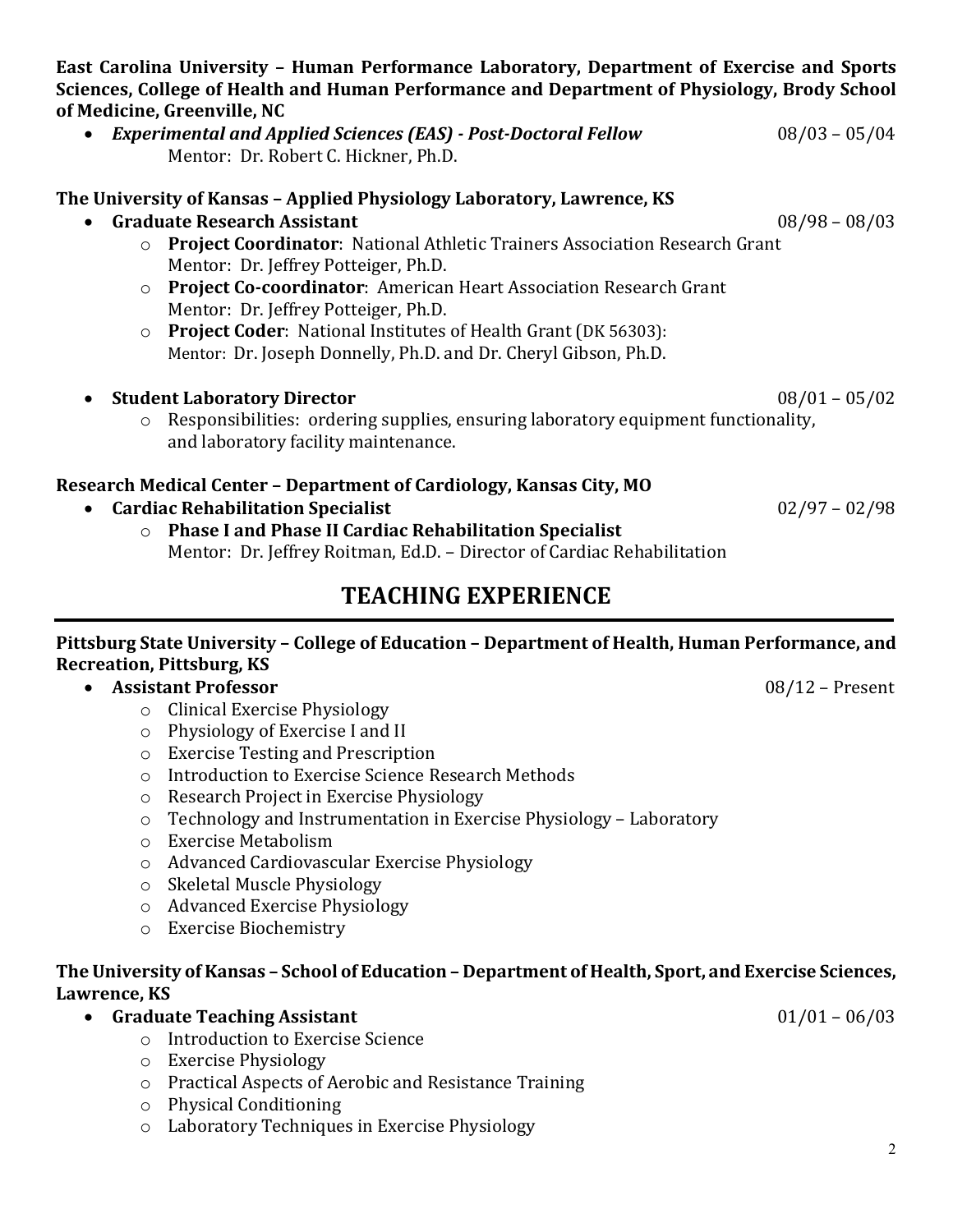## **UNIVERSITY AND DEPARTMENTAL COMMITTEES**

| General Education Reform Leadership Team - Co-Chair                           | $03/16 - 05/19$     |  |  |  |
|-------------------------------------------------------------------------------|---------------------|--|--|--|
| <b>Faculty Survey Work Group</b>                                              | $01/16 - 01/18$     |  |  |  |
| Search Committee(s) - Department of Health, Human Performance, and Recreation |                     |  |  |  |
| <b>Therapeutic Recreation</b><br>$\circ$                                      | Spring 2016         |  |  |  |
| Exercise Science - Chair<br>$\circ$                                           | Sp. 2015, Fall 2017 |  |  |  |
| College of Education Committee for Coordination/Business                      | $05/14 - 05/17$     |  |  |  |
| Dept. of Health, Human Performance, and Rec. Scholarship Committee            | $07/14$ – Present   |  |  |  |
| ROTC Campus-Based Scholarship Board                                           | $01/13$ – Present   |  |  |  |
| Departmental Academic Honors Committee - Department of HHPR                   | $08/13 - 07/15$     |  |  |  |
| <b>University Committee for Academic Honors</b>                               | $08/13 - 07/15$     |  |  |  |
| Advisory Council for Discovery and Research                                   | $08/13 - 07/14$     |  |  |  |
| University Undergraduate Curriculum Committee, Chair                          | $08/13 - 08/14$     |  |  |  |
| Graduate Council                                                              | $08/13 - 08/16$     |  |  |  |
| <b>Expedited Program Legislation Task Force</b>                               | $08/13 - 08/14$     |  |  |  |
| <b>General Education Writing Assessment Task Force</b>                        | $08/13 - 06/15$     |  |  |  |
| Advisory Council for Research and Scholarly Activity                          | $08/12 - 08/15$     |  |  |  |
| College of Education Undergraduate Curriculum Committee, Chair                | $08/12 - 07/13$     |  |  |  |
| <b>College of Education Constitutional Committee</b>                          | $08/12 - 08/13$     |  |  |  |
| Department of HHPR Exercise Science Advisory Board, Chair                     | $08/12$ - Present   |  |  |  |
|                                                                               |                     |  |  |  |

### **INVITED PROGRAMS**

- **The Mary Frances Picciano Dietary Supplement Research Practicum** June 7-9, 2016
	- o **Office of Dietary Supplements, National Institutes of Health, Bethesda, MD**
	- o This intensive practicum provided a thorough overview and grounding about issues, concepts, unknowns, and controversies about dietary supplements and supplement ingredients. It also emphasizes the importance of scientific investigations to evaluate the efficacy, safety, and value of these products for health promotion and disease prevention as well as how to carry out this type of research.
- **Leadership PSU – Pittsburg State University** 08/14 05/15
	- $\circ$  This program is utilized to develop the leadership skills of faculty and to create connections across the PSU campus. Selection into this program is a sign of the potential that the university believes faculty exhibit to be leaders in the academy now and in the future.

### **PROFESSIONAL ORGANIZATION COMMITTEES**

#### • **Central States Chapter of the American College of Sports Medicine**

| ○ Poster Judge                   | $10/2016$ – Present |
|----------------------------------|---------------------|
| o Abstract/Presentation Reviewer | $10/2012$ – Present |

- **KAHPERD Convention Programming Committee**
	- 10/2013
		- o Exhibit Manager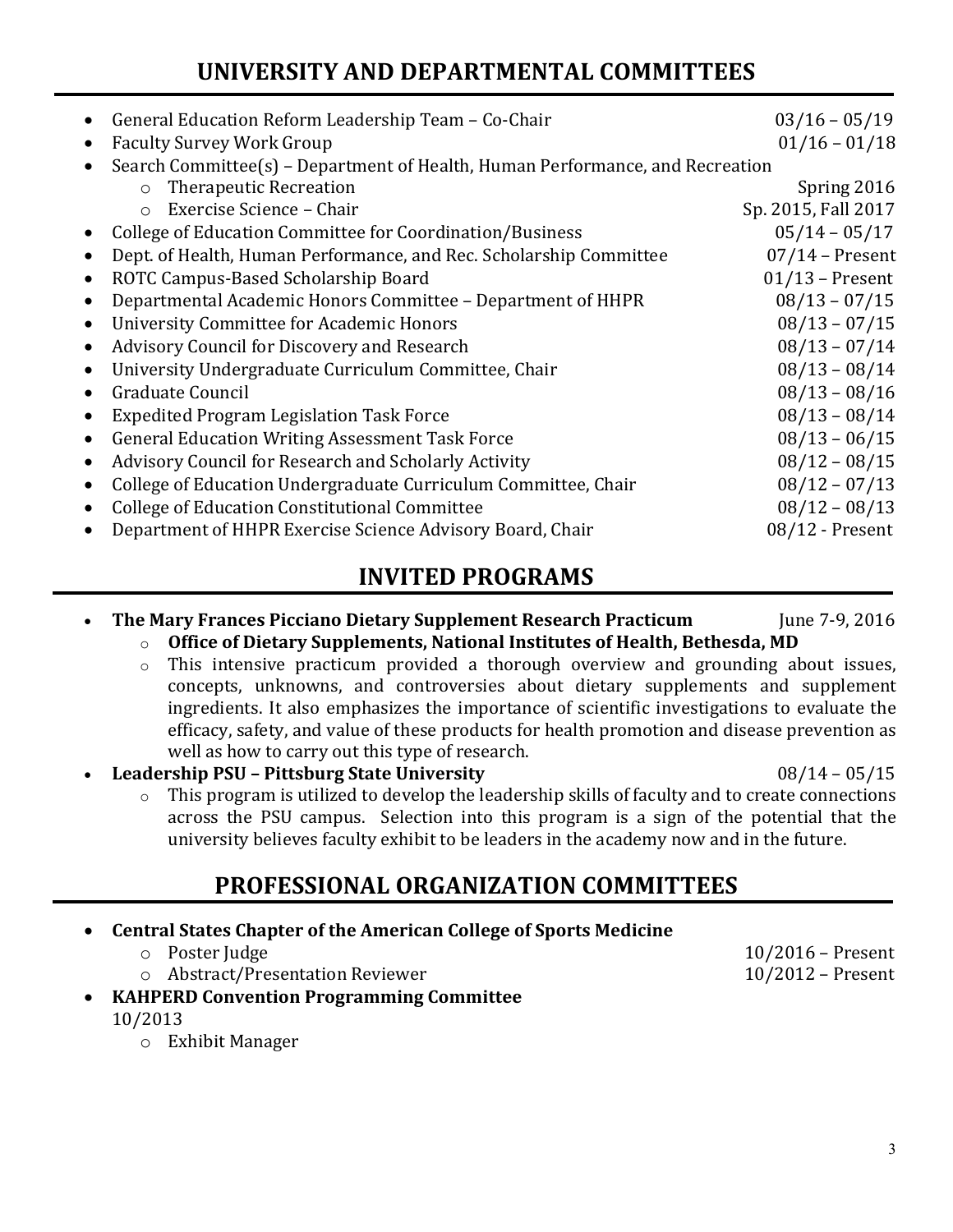## **PROFESSIONAL ORGANIZATIONS**

- Central States Chapter American College of Sports Medicine, Professional Member
- The American Physiological Society; Professional Member
- American College of Sports Medicine Professional Member

### **SCHOLARSHIP**

#### *REFEREED PUBLICATION*

- 1. Perumal, M.D., Kopp, S.R., Barry, A.M., Crawford, D.A., and **\*Carper, M.J.** Comprehensive Fitness Assessments in College-Aged Males and Females: The Epidemiological Incidence of Overweight, Obesity, and Cardiovascular Risk. **Obesity**. *In preparation for Spring 2020 submission*.
- 2. Perumal, M.D., Kopp, S.R., Barry, A.M., and **\*Carper, M.J.** Acute Niacin Supplementation Decreases Resting Blood Pressure and Heart Rate in College-Aged Males. **Journal of Exercise Physiology.** *In preparation for Spring 2020 submission*.
- 3. Crawford, D.A., Heinrich, K.M., Drake, N.B., DeBlauw, J., and **Carper, M.J.** Heart Rate Variability Mediates Motivation and Fatigue Throughout a High-Intensity Exercise Program. **Physiology, Nutrition, and Metabolism**. July 2019. [https://doi.org/10.1139/apnm-2019-0123.](https://doi.org/10.1139/apnm-2019-0123)
- 4. Crawford, D.A., Drake, N.B., **Carper, M.J.**, DeBlauw, J., and Heinrich, K.M. Validity, Reliability, and Application of the Session-RPE Method for Quantifying Training Loads during High Intensity Functional Training. **Sports**, 2018, 6(3), 84. [https://doi:10.3390/sports6030084.](https://doi:10.3390/sports6030084)
- 5. Crawford, D.A., Drake, N.B., **Carper, M.J.**, DeBlauw, J., and Heinrich, K.M. Are Changes in Physical Work Capacity Induced by High-Intensity Functional Training Related to Changes in Associated Physiologic Measures? **Sports** 2018, 6(2), 26; [https://doi:10.3390/sports6020026.](https://doi:10.3390/sports6020026)
- 6. Drake, N., Smeed, J., **Carper, M.J.**, and Crawford, D.A. Effects of Short-Term CrossFit™ Training: A Magnitude-Based Approach. **Journal of Exercise Physiology** 2017; 20(2):111-133.
- 7. **Carper M.J.,** Richmond S.R., Whitman S.A., Acree L.D., Godard M.P**.** Muscle Glycogen Restoration in Females and Males Following Moderate Intensity Cycling Exercise in Differing Ambient Temperatures. **Journal of Exercise Physiology** 2013;16(4):1-18.
- 8. Potteiger, J.A., Claytor , R.P., Hulver, M.W**,** Hughes, M.R., **Carper, M.J.**, Richmond, S.R., Thyfault, J.P. Resistance exercise and aerobic exercise when paired with dietary energy restriction both reduce the clinical components of metabolic syndrome in previously physically inactive males. **Eur J Appl Physiol**. 2012 Jun; 112(6):2035-44. https:**//**[doi:10.1007/s0042-011-2174-y.](https://doi:10.1007/s0042-011-2174-y)
- 9. Hickner, R.C., Kemeny, G., Clark, P.D., Galvin, V.B., McIver, K.L., Evans, C.A., **Carper, M.J.**, and Garry, J.P. *In vivo* nitric oxide suppression of lipolysis in subcutaneous abdominal adipose tissue is greater in obese than lean women**. Obesity** 20(6):1174 (2012). [https://doi:](https://doi/) [10.1038/oby.2011.91](https://doi.org/10.1038/oby.2011.91)
- 10. Richmond SR, Whitman SA, Acree LA, **Carper MJ** and Godard MP. Power output in trained male and female cyclists during the Wingate Test with increasing flywheel resistance. **Journal of Exercise Physiology** 2011;14(5):46-53.
- 11. **Carper, M.J.**, Richmond, S.R., S. Zhang, K.E. Yarasheski, and S. Ramanadham. HIV-protease inhibitors suppress fatty acid oxidation in skeletal muscle by reducing fatty acid transport. **Biochimica et Biophysica Acta – Molecular and Cell Biology of Lipids**. 1801 (2010) 559-566. [https://doi:10.1016/j.bbalip.2010.01.007.](https://doi:10.1016/j.bbalip.2010.01.007)
- 12. Zhang, S, **Carper, M.J.**, Lei, X., Cade, W.T., and Ramanadham, S. Clinically relevant HIV-protease inhibitors induce β-cell apoptosis via the mitochondrial pathway and compromise insulin secretion. **American Journal of Physiology: Endocrinology and Metabolism**. 296(4): E925- E935, 2009. [https://doi:10.1152/ajpendo.90445.2008.](https://doi:10.1152/ajpendo.90445.2008)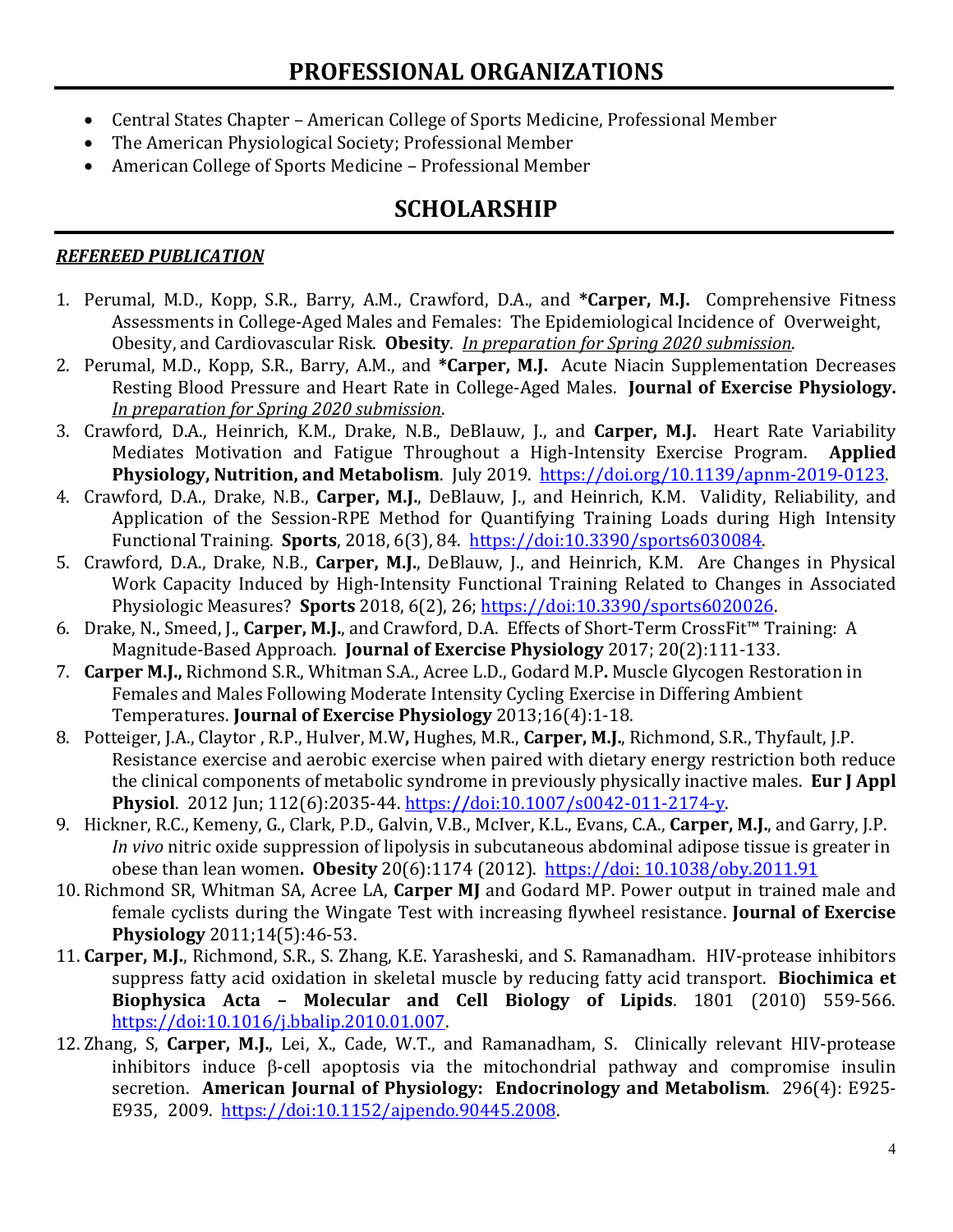- 13. **Carper, M.J.**, S. Zheng, J. Turk, and S. Ramanadham. Skeletal muscle group VIA phospholipaseA2 (iPLA2β): Expression, and role in fatty acid oxidation. **Biochemistry**. 2008 Nov, 18;47(46):12241-9. [https://doi:10.1021/bi800923s.](https://doi:10.1021/bi800923s)
- 14. **Carper, M.J.,** W.T. Cade, M. Cam, S. Zhang, A. Shalev, K.E. Yarasheski, and S. Ramanadham. HIVprotease inhibitors induce expression of suppressor of cytokine signaling-1 (SOCS-1) in insulinsensitive tissue and promote insulin resistance and type 2 diabetes. **American Journal of Physiology: Endocrinology** [https://doi:10.1152/ajpendo.00167.2007.](https://doi:10.1152/ajpendo.00167.2007)
- 15. R.C. Hickner, G. Kemeny, P.D. Clark, V.B. Galvin, K. McIver, C.A. Evans, H.A. Barakat, **M. J. Carper**, and J.P. Garry. In-vivo nitric oxide suppression of lipolysis in subcutaneous abdominal adipose tissue of obese but not lean women. **The FASEB Journal**. 2006;20: A832.
- 16. Gibson, C.A., Bailey, B.W., **Carper, M.J.**, LeCheminant, J.D., Kirk, E.P., Huang, G., DuBose, K., and Donnelly, J.E. Author contacts for retrieval of data for a meta-analysis on exercise and diet restriction. **International Journal of Technology Assessment in Health Care**, Cambridge , Vol. 22, Iss. 2, (Apr 2006) 267-70.
- 17. Hulver, M.W., Berggren, J.R., **Carper, M.J.**, Miyazaki, M., Ntambi, J.J., Hoffman, E.P., Dohm, G.L., Houmard, J.A., and Muoio, D.M. Elevated Stearoyl-CoA desaturase-1 Expression in Skeletal Muscle Contributes to Abnormal Fatty Acid Partitioning in Obese Humans. **Cell Metabolism**, Vol. 2, 251- 261, October 2005. [https://doi:10.1016/j.cmet.2005.09.002.](https://doi:10.1016/j.cmet.2005.09.002)
- 18. Thyfault, J.P., Hulver, M.W., Richmond, S.R., **Carper, M.J.**, and J.A. Potteiger. Postprandial metabolism in resistance trained and sedentary males. **Medicine and Science in Sports and Exercise**. 2004; 36(4). [https://doi:10.1249/01.mss.0000121946.98885.f5.](https://doi:10.1249/01.mss.0000121946.98885.f5)
- 19. Thyfault, J.P., **Carper, M.J**., Richmond, S., Hulver, M.W., and J.A. Potteiger. The effect of liquid carbohydrate ingestion on markers of anabolism following high intensity resistance exercise.<br> **Journal of Strength and Conditioning Research**, 2004. **18**(1): p. 174-9. **Conditioning** [https://doi:10.1519/1533-4287\(2004\)018<0174:eolcio>2.0.co;2.](https://doi:10.1519/1533-4287(2004)018%3c0174:eolcio%3e2.0.co;2)
- 20. Luebbers, P. E., Potteiger, J.A., Hulver, M.W., Thyfault, J.P., **Carper, M.J.**, and Lockwood, R.H. Effects of plyometric training and recovery on vertical jump performance and anaerobic power. **Journal of Conditioning** [https://doi:10.1519/15334287\(2003\)017<0704:eoptar>2.0.co;2.](https://doi:10.1519/15334287(2003)017%3c0704:eoptar%3e2.0.co;2)
- 21. Potteiger, J.A., Carper, M.J., Randall, J C., Magee, L.J., Jacobsen, D.J., and Hulver, M.W. Changes in lower leg anterior compartment pressure before, during, and after creatine supplementation. **Journal of Athletic Training** 2002; 37(2): 157-163. PMID: [12937429](https://www.ncbi.nlm.nih.gov/pubmed/12937429)

#### *NON-REFEREED PUBLICATIONS*

- 1. **Carper, M.J.** The Physical Education Teacher and Physical Fitness Testing. **KAPHERD Journal**, Vol. 88, No.2, p. 65. Fall 2016
- 2. Dickey, H.D., Gordon, L., and **Carper, M.J.** Childhood Obesity: Spreading Awareness. **KAPHERD Journa**l, Vol. 87, No. 1., p. 59. Spring 2015.

#### **REFEREED CONFERENCE PROCEEDINGS**

1. Hutcheson,E.L., Perumal M.D., Kopp S.R., **Carper M.J.**, Walch T.J., Dicks N.D., Barry A.M. Comparison of Physical Activity and Cardiorespiratory Fitness in Midwest Firefighters. **Central States American College of Sports Medicine**. October 24th and 25th, 2019. Broken Arrow, OK.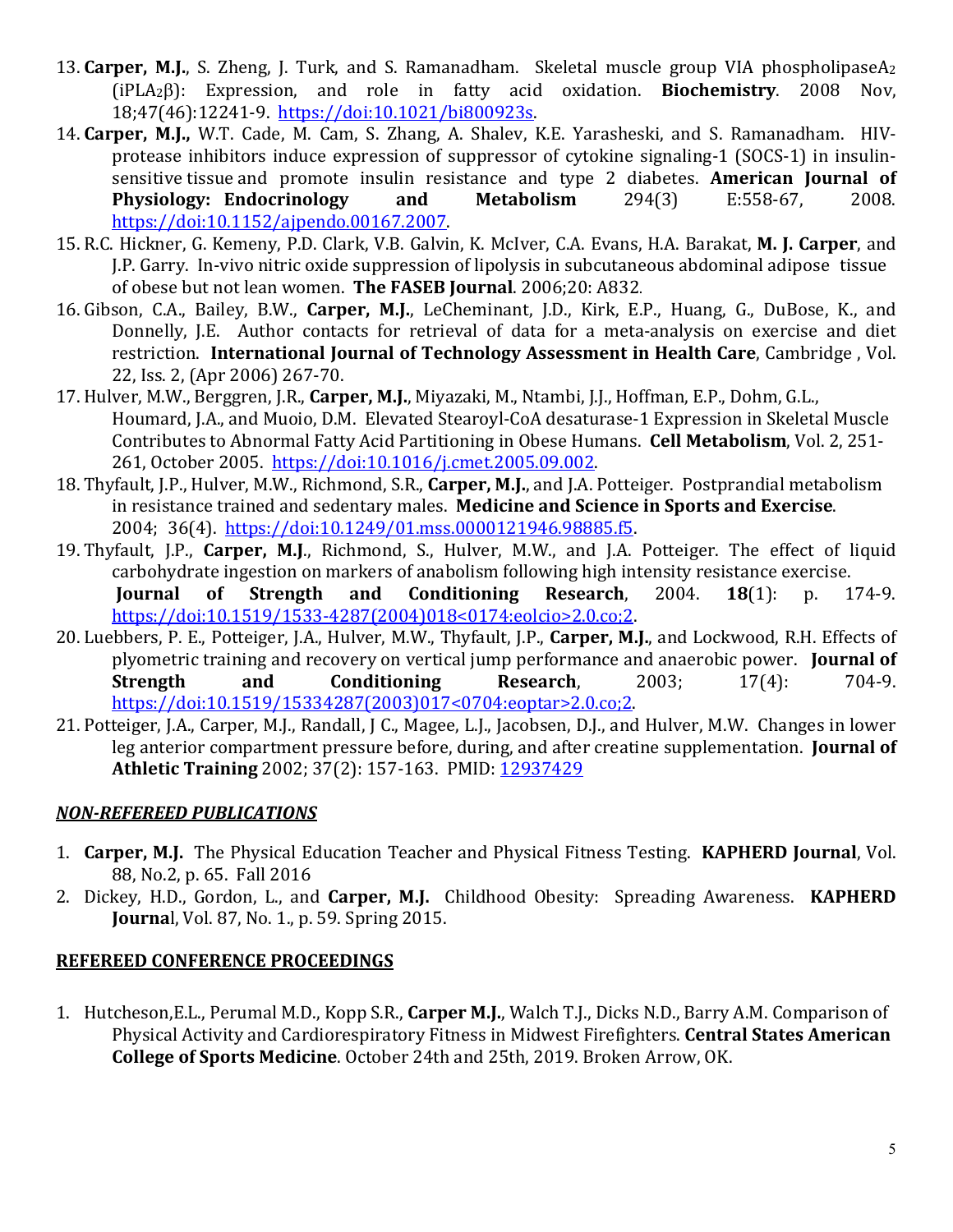- 2. Brin, H.N., Kopp, S.R., Hutcheson, E.L., Perumal, M.D., Barry, A.M., and **Carper, M.J.** Percent Body Fat Predicts Estimated VO2MAX in College-Aged Individuals. **Central States Chapter of the American College of Sports Medicine Conference**. October 24-25, 2019. Broken Arrow, OK
- 3. Barry, A.M., Perumal, M.D., **Carper, M.J.**, Walch, T.J., and Dicks, N.D. A Comparison of Physical Activity and Cardiorespiratory Fitness in Midwest Fire Department. **International Association of Fire Chiefs Conference.** August 5 – 8, 2019. Atlanta, Georgia.
- 4. Kopp, S., Crawford, D.A., **Carper, M.J.**, and Barry, A.M. Changes in Fat Free Mass, Cardiorespiratory Fitness, and Grip Strength Across College Students. **Pittsburg State University Research Colloquium**. April, 2019. Pittsburg State University.
- 5. Perumal, M.D., Barry, A.M., **Carper, M.J.**, and Crawford, D.A. An Agreement Between the Parvo TrueOne 2400 and Vacu-Med Vista Mini CPX Metabolic Carts. **Pittsburg State University Research Colloquium**. April, 2019. Pittsburg State University.
- 6. Cornell, C., Crawford, D.A., **Carper, M.J.**, and Barry, A.M. Changes in Fat Free Mass, Cardiorespiratory Fitness, and Grip Strength Across College Students. (2019) **International Journal of Exercise Science: Conference Proceedings 11 (6), 16**.
- 7. White, D., Crawford, D.A., Drake, N.B., DeBlauw, J., **Carper, M.J.**, and Heinrich, K.M. (2019) Are Changes in Physical Work Capacity Related to Changes in Associated Physiologic Measures? **International Journal of Exercise Science: Conference Proceedings 11 (6), 73**.
- 8. Drake, N.B., **Carper, M.J.**, and Crawford, D.A. Effect of Heart Rate Variability-Guided Prescriptions on the Fitness Outcomes of High Intensity Functional Training. (2019) **International Journal of Exercise Science: Conference Proceedings 11 (6), 25**.
- 9. DeBlauw, J.A., Crawford, D.A., Drake, N.B., **Carper, M.J.**, and Heinrich, K.M. Quantifying Training Loads During High Intensity Functional Training: Session-RPE Method. (2019) **International Journal of Exercise Science: Conference Proceedings 11 (6), 22**.
- 10. Madison, L.C., Drake, N.B., Shoemake, C., DeBlauw, J., **Carper, M.J.**, and Crawford, D.A. "Grit" Does Not Mediate Performance During Maximal Exercise Tests. (2019) **International Journal of Exercise Science: Conference Proceedings 11 (6), 48.**
- 11. Crawford, D.A., Drake, N.B., and **Carper, M.J.** Perceived Exertion As A Monitoring Strategy During CrossFit®: Useful or Useless? (2018) Board #62, May 30. **Medicine & Science in Sports & Exercise 50 (5S), 176**.
- 12. Madison, L.C., Brown, K.J., Drake, N.B., Crawford, D.A., and **Carper, M.J.** (2017) Development and Validation of the Gorilla Run Test. *International Journal of Exercise Science: Conference Proceedings*: 11 (5), 6.
- 13. Crawford, D.A., Smeed, J, and **Carper, M.J.** (2017). Three Weeks of Crossfit® Training Does Not Contribute to Overtraining Syndrome in Recreationally Trained Males: A Pilot Study. **International Journal of Exercise Science: Conference Proceedings**: 11 (4), 34.
- 14. Brown, K.J., Crawford, D.A., and **Carper, M.J.** (2016). Predicting Maximal Oxygen Consumption (VO2max) From Anaerobic Treadmill Test Time. **International Journal of Exercise Science: Conference Proceedings**: 11 (4), 9.
- 15. Heinz, J., Lester, S., Crawford, D.A., and **Carper, M.J.** (2017). The Effects of Acute Niacin Supplementation on Resting Heart Rate and Blood Pressure in College-Aged Males. **International Journal of Exercise Science: Conference Proceedings**: Vol. 11: Iss. 4, Article 41.
- 16. Dickey, H.D., Gordon, L., Williamson, K., Leiker, M., and **Carper, M.J.** (2014). Comprehensive Fitness Assessment in College-Aged Males and Females: Cardiovascular Risk. **International Journal of Exercise Science: Conference Proceedings**: Vol. 11: Issue 2, Article 17.
- 17. **Carper, M.J.**, Zhang, S., Cade, W.T. and Ramanadham, S. Prolonged Exposure to HIV Protease Inhibitors (PIs) Induces Pancreatic Islet Beta-cell Death and Dysfunction. Conference Paper. **10th**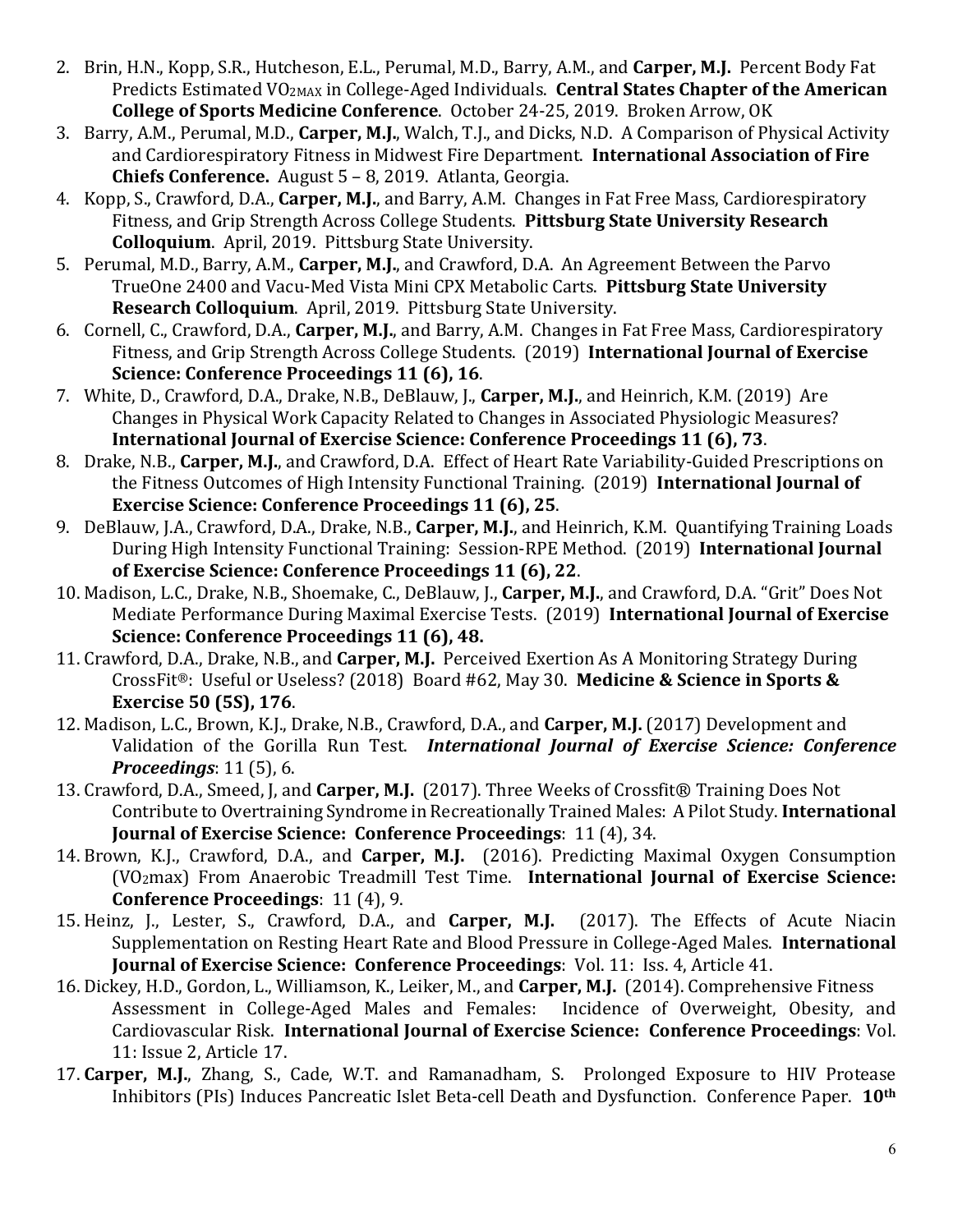**International Workshop on Adverse Drug Reactions and Lipodystrophy.** Volume 13, January 2008.

- 18. **M.J. Carper**, K.E. Yarasheski, P.W. Hruz, and S. Ramanadham. HIV Protease Inhibitors Impair Palmitate Oxidation in L6 Myotubes and 3T3-L1 Adipocytes. **American Diabetes Association 67th Scientific Sessions**. Presentation number 1437-P. 2007.
- 19. **M.J. Carper,** K.E. Yarasheski, S. Zhang, S. Smith, A. Bohrer, and S. Ramanadham. Indinavir exposure decreases liver stearoyl-CoA desaturase-1 gene expression in Zucker fa/fa rats. **8th International Workshop on Adverse Drug Reactions and Lipodystrophy in HIV**. Programme and Abstracts, L41, 2006.
- 20. **Carper, M.J.,** Davis, J.M., Hickner, R.C., MacDonald, K.G., Tanenberg, R.J., Pories, W.J., Barakat, H.A. Plasma ghrelin in African American and Caucasian American women in response to a high fat meal. **Diabetes**, June 2004, Volume 53, Supplement, 2, A563.
- 21. **Carper, M.J.**, Whitman, S.A., Richmond, S.R., Acree, L.S., Olson, B.D., and Godard, M.P. Muscle glycogen restoration in trained female and male cyclists following moderate intensity exercise. **Medicine and Science in Sports and Exercise**, 36:5, Supplement, 2004.
- 22. Gibson, C.A., **Carper, M.J.**, Huang, G., LeCheminant, J.D., Bailey, B.W., Kirk, E.P., Hulver, M.W., Tran, Z.V., FACSM, and Donnelly, J.E., FACSM. Author contacts for retrieval of data for a meta-analysis on exercise and diet restriction. **Medicine and Science in Sports and Exercise**, 35: 5, Supplement, 2003.
- 23. Godard, M.P., Richmond, S.R., **Carper, M.J.**, Acree, L., Whitman, S.A., Markuly, L., and Cox, J. Reliability testing of the Wingate anaerobic power test using trained male and female cyclists. **Medicine and Science in Sports and Exercise**, 35:5, Supplement, 2003.
- 24. Potteiger, J.A., Thyfault, J.P., Hulver, M.W., **Carper, M.J.,** Ramos,R. Supplemental electrolyte replacement does not significantly influence blood urinary electrolyte concentrations following dehydrating exercise. Medicine and Science in Sports and Exercise, 34:5 Supplement, 2002.
- 25. Thyfault, J.P., Hulver, M.W., **Carper, M.J.,** Potteiger, J.A. The effects of liquid carbohydrate on markers of anabolism following high intensity resistance exercise. **Medicine and Science in Sports and Exercise**, 34:5, S300, 2002.
- 26. **Carper, M.J**., J.P. Thyfault, M.W. Hulver, J.A. Potteiger. Comparison of resistance training versus endurance training on insulin and blood lipids in overweight males. **Medicine and Science in Sports and Exercise**, 34:5, S197, 2002.
- 27. **Carper, M.J.,** Potteiger, J.A., J.C. Randall, D.J. Jacobsen, L.M. Magee, Hulver, M.W., and Thyfault, J.P. Lower leg anterior compartment pressure response prior to, during, and following chronic creatine supplementation. **Medicine and Science in Sports and Exercise**, 33:5, S207, 2001.
- 28. Thyfault, J.P., Hulver, M.W., **Carper, M.J.**, Acosta, J., and Potteiger, J.A. The effects of 6-months of aerobic exercise or high intensity resistance exercise on body mass and body composition in overweight middle-aged men. **Medicine and Science in Sports and Exercise**, 33:5, S305, 2001.

#### *PRESENTATIONS*

- 1. Hutcheson, E.L., Perumal, M.D., Kopp, S.R., Carper, M.J., Walch, T.J., Dicks, N.D., and Barry, A.M. A Comparison of Physical Activity and Cardiorespiratory Fitness in Midwest Firefighters. **Central States Chapter of the American College of Sports Medicine Conference**. October 24-25, 2019. Broken Arrow, OK.
- 2. Brin, H.N., Kopp, S.R., Hutcheson, E.L., Perumal, M.D., Barry, A.M., and **Carper, M.J.** Percent Body Fat Predicts Estimated VO2MAX in College-Aged Individuals. **Central States Chapter of the American College of Sports Medicine Conference**. October 24-25, 2019. Broken Arrow, OK.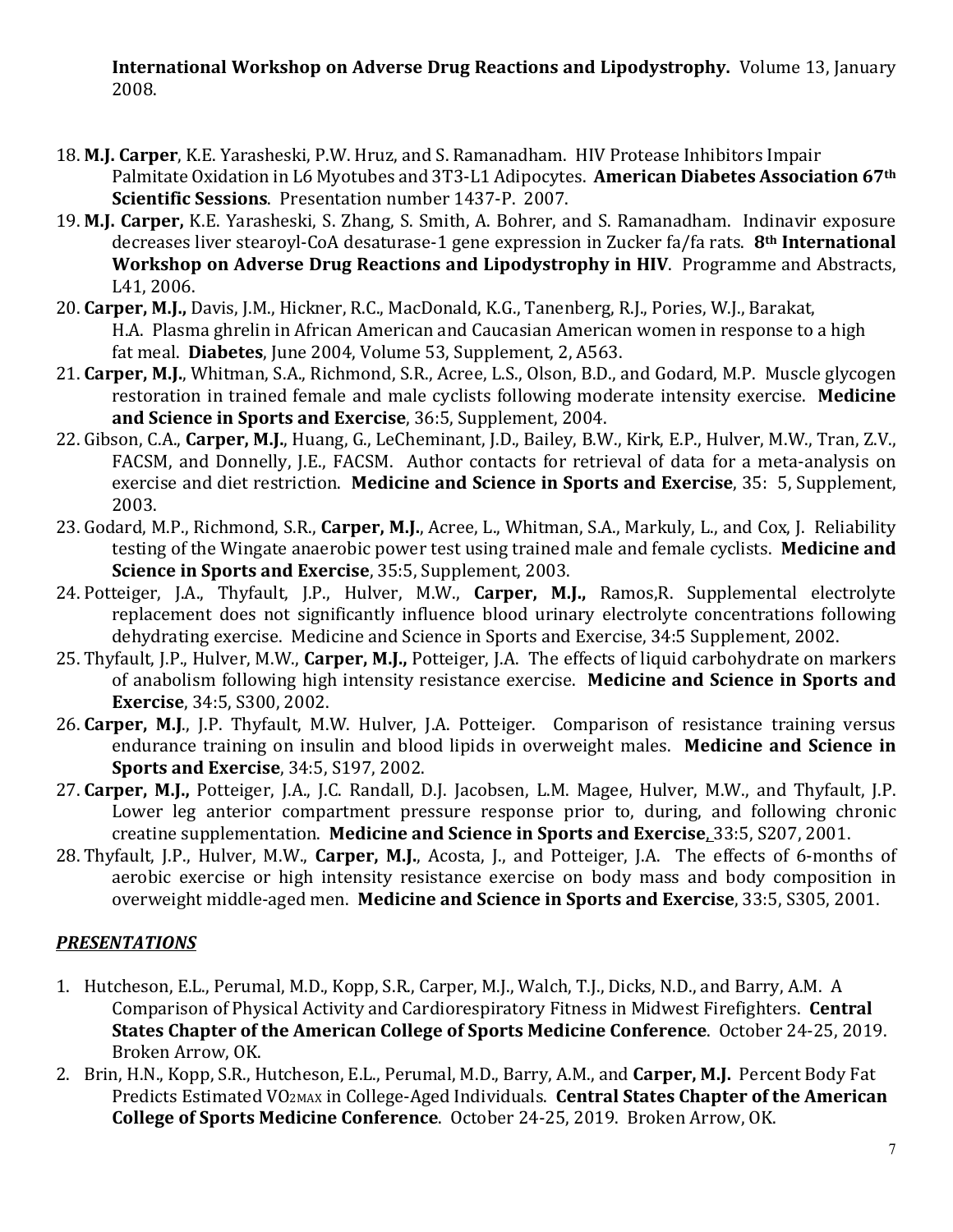- 3. Barry, A.M., Perumal, M.D., **Carper, M.J.**, Walch, T.J., and Dicks, N.D. A Comparison of Physical Activity and Cardiorespiratory Fitness in Midwest Fire Department. **International Association of Fire Chiefs Conference.** August 5 – 8, 2019. Atlanta, Georgia.
- 4. The Epidemiological Evidence of Cardiometabolic Risks in College-Aged Population: A Cross-Sectional Investigation. **Bohan Lecture and Research Symposium. University of Kansas Diabetes Institute**. April 20, 2017.
- 5. Brown, K.J., Crawford, D.A., and **Carper, M.J.** Predicting Maximal Oxygen Consumption (VO2max) from Anaerobic Treadmill Test Time. **Central States Chapter of the American College of Sports Medicine Conference**, Fayetteville, AR. October 2016.
- 6. Three Weeks of CrossFit® Training Does Not Contribute to Overtraining Syndrome in Recreationally Trained Males: A Pilot Study. Crawford, D.A., Smeed, J., and **Carper, M.J. Central States Chapter of the American College of Sports Medicine Conference**, Fayetteville, AR. October 2016.
- 7. The Epidemiological Evidence of Overweight, Obesity, and Cardiometabolic Disease Risk Factors in College-Aged Subjects: A Cross-Sectional Investigation. Dickey, H., Sawrey, R., Sawrey, J., Heinz, J., Crawford, D.A., and **Carper, M.J. Central States Chapter of the American College of Sports Medicine Conference**, Fayetteville, AR. October 2016.
- 8. The Effects of Acute Niacin Supplementation on Resting Heart Rate and Blood Pressure in College-Aged Males. Heinz, J., Lester, S., Crawford, D.A., and **Carper, M.J. Central States Chapter of the American College of Sports Medicine Conference**, Fayetteville, AR. October 2016.
- 9. Dickey, H.D., Gordon, L., Williamson, K., Leiker, M., and **Carper, M.J.** Comprehensive fitness assessments in college-aged males and females: cardiovascular risk. **American College of Sports Medicine – Central States Chapter**, Overland Park, KS. October 2014.
- 10. **Carper, M.J.,** Muoio, D.M., Houmard, J.A., Dohm, G.L., Hulver, M.W. PPAR-gamma and human intramyocellular lipid accumulation. **3rd International Symposium on PPARs Efficacy and Safety, From Basic Science to Clinical Applications**, Monte Carlo, March 22, 2005.
- 11. **Carper, M.J.,** Davis, J.M., Hickner, R.C., Tanenberg, R.J., MacDonald, K.G., Pories, W.J., and Barakat, H.A. Plasma ghrelin levels in African American and Caucasian American women in response to a high fat meal. **Department of Internal Medicine 18th Annual Research Day**. Brody School of Medicine, East Carolina University, Greenville, NC, May 5th, 2004.
- 12. Gibson, C.A., **Carper, M.J.**, Huang, G., LeCheminant, J.D., Bailey, B.W., Kirk, E.P., Hulver, M.W., Tran, Z.V., FACSM, and Donnelly, J.E., FACSM. Author contacts for retrieval of data for a metaanalysis on exercise and diet restriction. **American College of Sports Medicine National Conference**, San Francisco, CA, May 30, 2003.
- 13. **Carper, M.J.**, Whitman, S.A., Richmond, S.R., and Godard, M.P. Effects of progressive balance training on stability performance in elderly females. **American College of Sports Medicine Central States Chapter Conference**, Kansas City, MO, October 11, 2002.
- 14. **Carper, M.J**., Gibson, C.A**.** Planning and Processing of meta-analytical research. **American College of Sports Medicine Central States Chapter Conference**, Kansas City, MO, October 19, 2001.
- 15. Thyfault, J.P., Hulver, M.W., **Carper, M.J.,** Acosta, J., and J.A. Potteiger. The effects of aerobic exercise or high intensity resistance exercise on body mass and body composition in overweight middle-aged men. **American College of Sports Medicine National Conference**, Baltimore, MD, June 3, 2001.
- 16. Hulver, M.W., Thyfault, J.P. **Carper, M.J**., and J.A. Potteiger. The effects of 6-months of aerobic exercise vs. resistance exercise on resting metabolism. **American College of Sports Medicine National Conference**. Baltimore, MD, May 31, 2001.
- 17. Thyfault, J.P., Hulver, M.W**.**, **Carper, M.J**., Acosta, J., and J.A. Potteiger. The effects of 6-months of aerobic exercise or high intensity resistance exercise on body mass and body composition in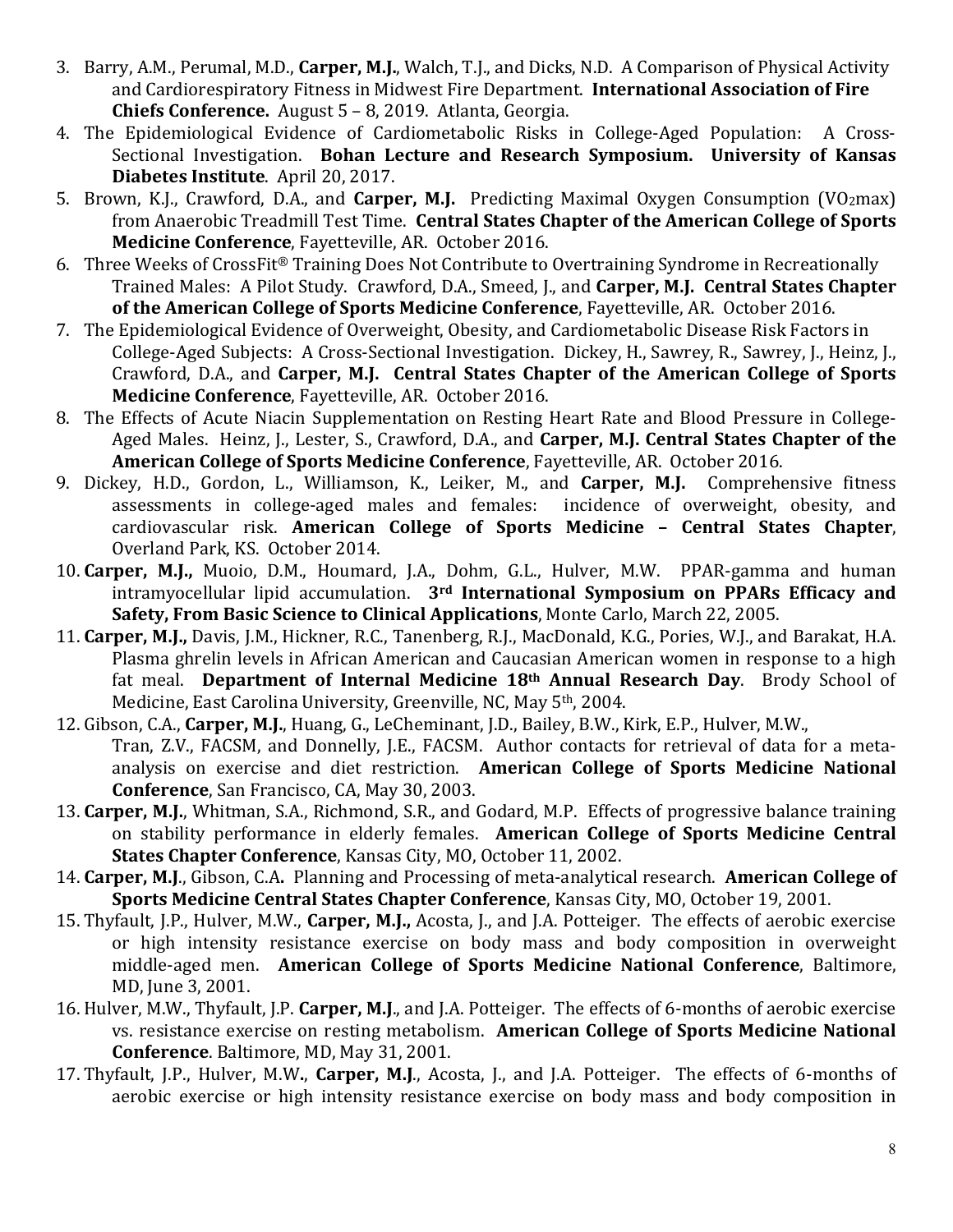overweight middle-aged men. **American College of Sports Medicine Central States Chapter Conference**. Kansas City, MO, October 20, 2000.

#### *INVITED PRESENTATIONS*

- 1. **Carper, M.J.** Importance of Physical Activity in Later Life. Lions Club of Pittsburg. April 2016
- 2. **Carper, M.J.** Exercise Science Program. Career Explorations Course Pittsburg State University. February 2014.
- 3. **Carper, M.J.** Exercise Science: What We Do. Southeast Kansas Education Center Superintendent's Forum. January 2014.
- 4. **Carper, M.J.** Skeletal Muscle's Role in Obesity. Summer Health Series Department of Health, Human Performance and Recreation. July 2013.
- 5. **Carper, M.J.** and Leiker, M. Informational session regarding the new Exercise Science Program at State University. Pittsburg Rotary Club. April 2013.
- 6. **Carper, M.J.** Effects of differing temperatures on muscle glycogen restoration in trained cyclists following moderate intensity exercise. Central States Chapter – American College of Sports Medicine Annual Meeting, October 10, 2003.
- 7. **Carper, M.J.** Performance Enhancers. Guest Lecturer in the Department of Health, Sport, and Exercise Sciences: Seminar in Health, Sport, and Exercise Science, June 17, 2001, and October 10, 2002.

#### *GRANTS AND CONTRACTS*

- 1. Barry, A.M. (Co-P.I.), and **Carper, M.J. (C0-P.I.)**. Pritchett Trust Grant. Applied for Woodway XL Treadmill for use in the Applied Physiology Laboratory for Exercise Science students. May 2019. **Not Funded: \$22,000.00**
- 2. **Carper, M.J. (P.I.).** Plasmafuge-6 Centrifuge, Electrical Stimulation/Ultrasound Combination, and Monark Wingate Ergometer for use in the Applied Physiology Laboratory as research tools for student research projects. College of Education Technology Fund. October 2016. **Funded: \$14,034.54.**
- 3. **Carper, M.J. (P.I.).** CritSpin StatSpin Hematocrit Analyzer to determine hydration status for use in the Applied Physiology Laboratory as a research tool for students. College of Education Technology Fund. January 2016. **Funded: \$1,700.00**.
- 4. **Carper, M.J. (P.I.)**. Comparison of strength gains in one set versus three sets of incline bench press. Pittsburg State University Independent Faculty Research Project Program. February 2, 2015. **Funded: \$2,000.00**.
- 5. **Carper, M.J. (P.I.).** Just Jump Vertical Jump and Power Output Platform for use in the Applied Physiology Laboratory as a research tool for students. Performance, and Recreation. February 2015. **Funded: \$600.00**.
- 6. **Carper, M.J. (P.I.).** PowerTec Workbench Multi System for use in the Applied Physiology Laboratory as a research tool for students. Department of Health, Human Performance, and Recreation. March 2014. **Funded: \$1,750.00**.
- 7. **Carper, M.J. (P.I.).** The effects of an 8-week exercise program on measures of health-related fitness in overweight and obese children. Kansas Health Foundation Recognition Grant. March 2014. **\$24,750 – Not funded**.
- 8. **Carper, M.J. (P.I.)**. Dual Energy X-ray Absorptiometry Unit for Use in the Applied Physiology Laboratory as a Research Tool for Exercise Science Students. College of Education Technology Fund. December 2012 - 2013. **Funded: \$56,000.00**.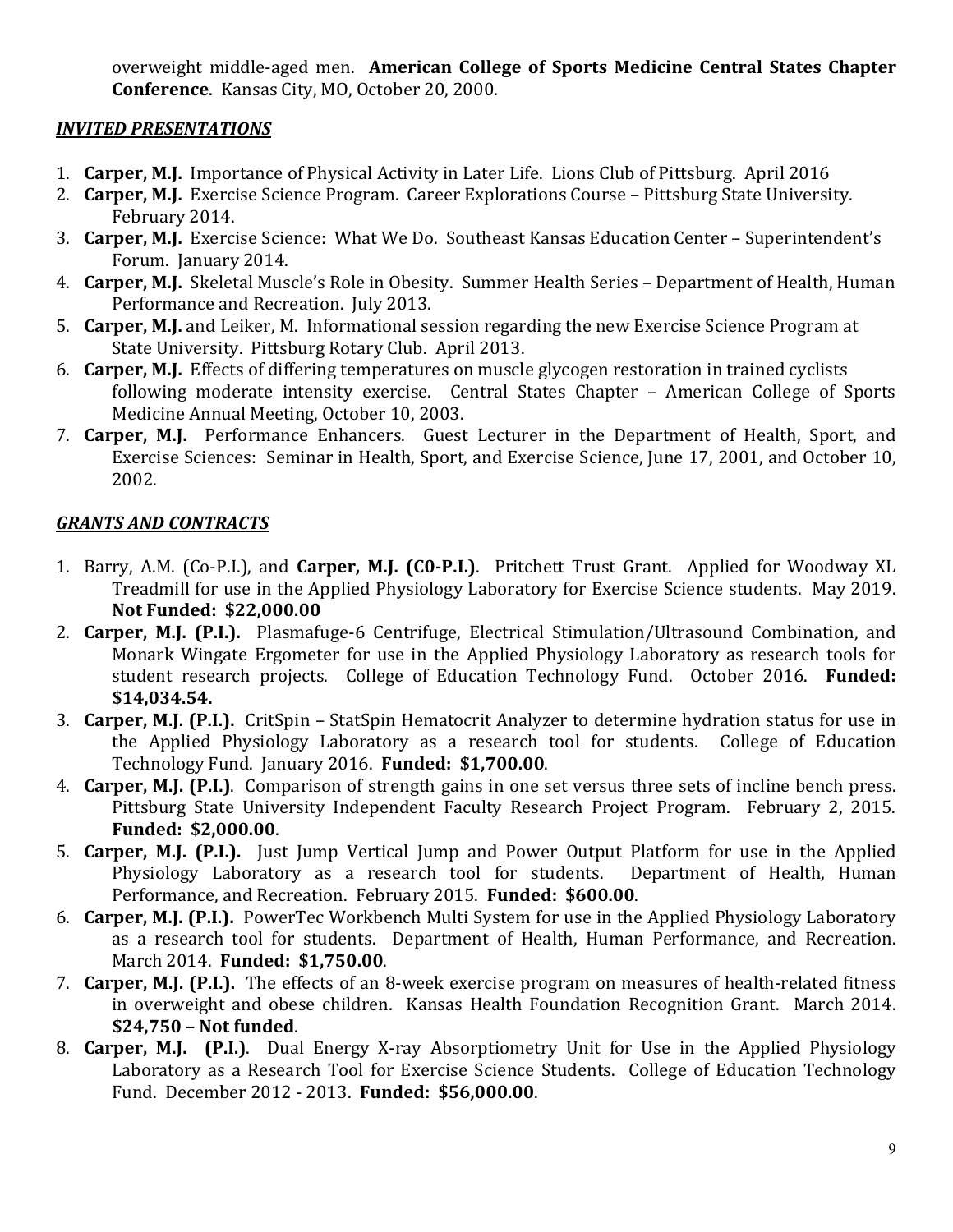- 9. **Carper, M.J. (P.I.).** SigmaPlot 12.3 and EndNote 5 software programs used as teaching tools for students in the Exercise Science Program. College of Education Technology Fund. December 2012. **Funded: \$2,708.00**.
- 10. Ramanadham, S., **Carper, M.J.**, and Yarasheski, K.E. "**A novel methodology to measure and quantify substrate oxidation in human tissues and cell culture systems**." Washington University Institute of Clinical and Translational Sciences. Development of Novel Clinical and Translational Methodologies. Pilot and Collaborative Translational and Clinical Studies. December 2007. **\$10,000 – Not funded**.
- 11. **Carper, M.J**. **(P.I.)**. **The role of peroxisome proliferator-activated receptor gamma in skeletal muscle lipid accumulation**. Pennington Biomedical Research Center Postdoctoral Fellow Pilot Project Grant October 2004 – October 2005. **Funded: \$ 2,500.00.**
- 12. **Carper, M.J. (P.I.)**, and Godard, M.P. **The effects of differing temperatures on glycogen replenishment in trained female and male cyclists following moderate intensity exercise**. Gatorade Sports Science Institute, August 1, 2002. Funded October 2002 – July 2003. **Funded: \$500.00.**
- 13. Potteiger, J.A., **Carper, M.J. (Student P.I.),** Randall, J.C., Magee, L.J., Hulver, M.W., Kuphal, K.E., and Thyfault, J.P. **The effects of creatine supplementation on anterior compartment syndrome**. National Athletic Trainers Association. September 1999 – August 2001. **Funded: \$25,000.00**

## **PROFESSIONAL HONORS / AWARDS**

- 1. **General Education Review – Leadership Team** Pittsburg State University. Spring 2019
- 2. **Pittsburg State University, Graduate and Continuing Studies – Outstanding Undergraduate Research Mentor.** Spring 2017
- 3. **Pittsburg State University Honors College**  Recognized by Heather Jensen (student) for being an inspiration and mentor to her success at PSU. Spring 2016
- 4. **Pittsburg State University, College of Education – Excellence in Teaching Award** 2014–15
- 5. **Pittsburg State University Honors College** Recognized by Jayson Williamson (student) for being an inspiration and mentor to his success at PSU. Spring 2015
- 6. **Washington University T-32 Training Grant, Post-Doctoral Training Award**; National Institute of Health Institutional T-32 Award; Ruth L. Kirschstein National Research Service Award, DK007296. March 2006 – December 2007.
- 7. **Pennington Biomedical Research Center Postdoctoral Fellow Pilot Project Grant**. "The role of peroxisome proliferator-activated receptor gamma in skeletal muscle lipid accumulation." October 2004 – October 2005.
- 8. **Pennington Biomedical Research Center T-32 Training Grant, Post-Doctoral Training Award**, "Obesity: from genes to man"; Postdoctoral Training Award; National Institute of Health Institutional T-32 Award; Ruth L. Kirschstein National Research Service Award, DK64584. August 2004 – October 2005.
- 9. **Most Outstanding Doctoral Dissertation**: School of Education University of Kansas, 2004.
- 10. **Doctoral Student Award Recipient**: American College of Sports Medicine Central States Chapter, 2003.

## **JOURNAL REVIEWER**

- 
- o <u>https://www.mdpi.com/journal/nutrients</u><br>2. **Sports**

1. **Nutrients** Fall 2019 – Present

- - o <https://www.mdpi.com/journal/sports>

2. **Sports** Spring 2019 – Present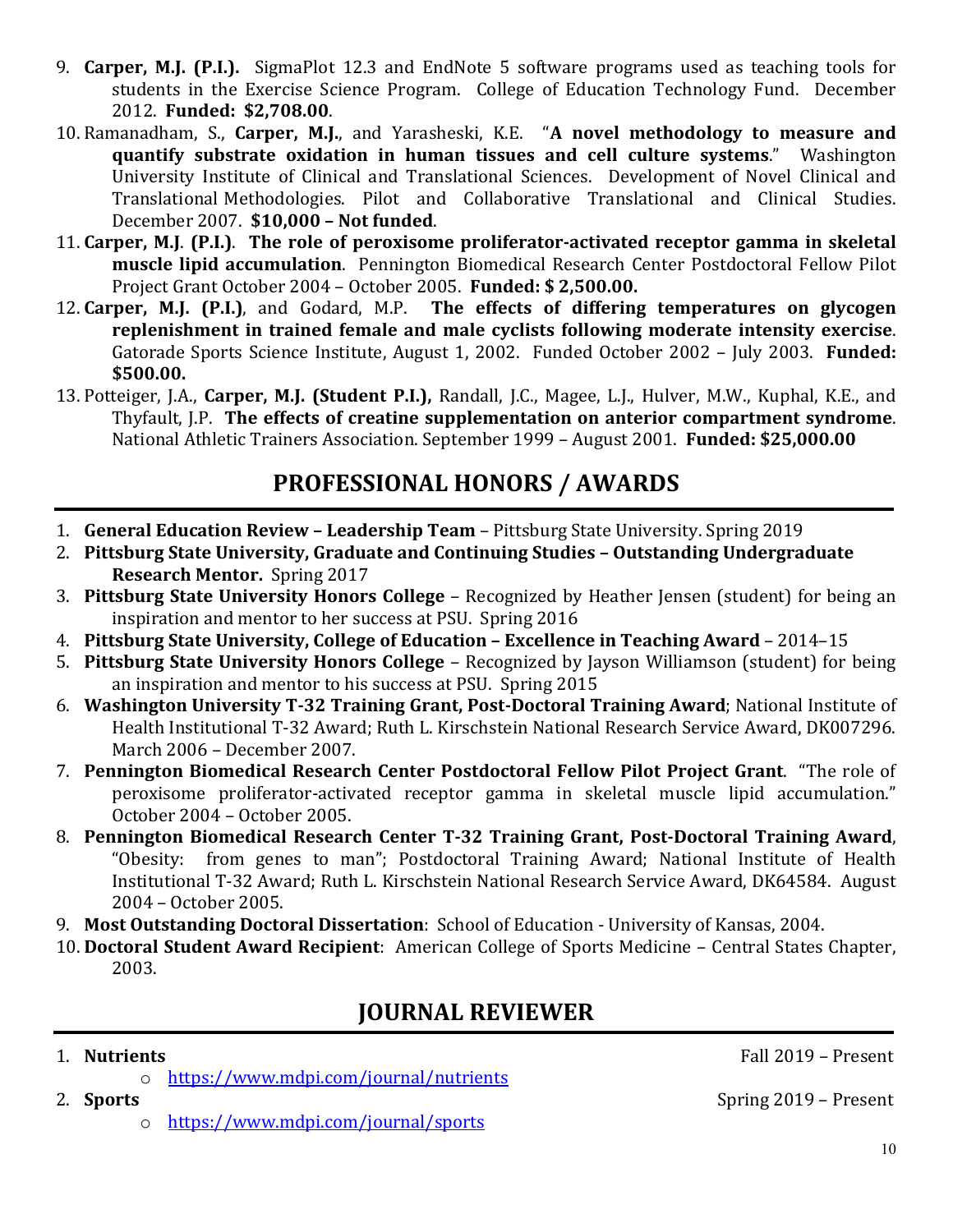#### 3. **Kansas Assoc. for Health, Phys. Ed., Recreation and Dance Journal** Spring 2015 - 2016

o [http://www.kahperd.org/professional\\_development/journal](http://www.kahperd.org/professional_development/journal)

### **EDITORIAL BOARDS**

1. **Associate Editor –** J. of Adv. in Obesity, Weight Management, and Control03/2015 – 03/2017

## **CERTIFICATIONS / WORKSHOPS**

|           | Certified Dual-energy X-ray Absorptiometry Technician - Hologic                                               | Spring 2020      |
|-----------|---------------------------------------------------------------------------------------------------------------|------------------|
| $\bullet$ | Certified Dual-energy X-ray Absorptiometry Technician - Hologic                                               | <b>Fall 2013</b> |
| $\bullet$ | Proposal and Grant Development Workshop - Pittsburg State University                                          | <b>Fall 2012</b> |
| $\bullet$ | <b>Iowa Board of Educational Examiners Certification - Certified Substitute Teacher</b>                       | <b>Fall 2010</b> |
| $\bullet$ | <b>Heartland Area Education Agency Professional Development Program</b>                                       | Su 2009          |
| $\bullet$ | <b>Professional Development Program - Washington University School of Medicine</b>                            | Sp/Fall 2007     |
| $\bullet$ | Methods of In Vivo Metabolism Research - Washington University School of Medicine Fall 2007                   |                  |
| $\bullet$ | <b>Grant Writing Workshop - Washington University School of Medicine</b>                                      | Sp 2007          |
| $\bullet$ | <b>Certified Radiation Safety Course:</b> Certified to work with radioactive materials $(14C, 32P, 3H, 125I)$ |                  |
| $\bullet$ | Molecular Biology Techniques Workshop - Duke Molecular Workshops, Division of Maternal                        |                  |
|           | Fetal Medicine, Duke University                                                                               | <b>Fall 2003</b> |

## **SERVICE/VOLUNTEER WORK**

| <b>Southeast Kansas Human Society - Volunteer</b>                                            | Fall 2019 - Present |
|----------------------------------------------------------------------------------------------|---------------------|
| Faculty Prof. Development Day - Presenter - Update on Gen. Edu. Reform Fall 2016 - Fall 2018 |                     |
| <b>Program Head - Exercise is Medicine on Campus</b>                                         | Su 2016 - Fall 2018 |
| Faculty Professional Development Day - Presenter - Incidence of Obesity on Campus Fall 2016  |                     |
| Provost's Reading Group - Discussions of General Education Reform                            | Spring 2016         |
| St. Pius X Catholic Student Center - Board of Directors                                      | Sp 2015 - Sp 2016   |
| St. Mary's-Colgan Elementary School Carnival - Obstacle course design                        | Sp 2014 - Sp 2016   |
| Our Lady of Lourdes Parish - Health and Wellness Committee                                   | Fall 2013 - 2016    |
| Our Lady of Lourdes Parish - Clean up grounds                                                | Sp 2013-14          |
| St. Mary's-Colgan School – Reading comprehension of elementary students                      | Sp 2013 - Fall 2016 |
| Faculty Professional Development Day - Presenter - Canvas Advising                           | <b>Fall 2013</b>    |
| Gorilla Invitational Wheelchair Basketball Tournament - Hospitality suite                    | <b>Fall 2013</b>    |
| Live Well Crawford County - Support healthy lifestyles, Crawford Co., KS                     | Su 2013 - 2016      |
| <b>GetFit TRYathlon</b> – Bicycle safety for children competing in triathlon                 | Su 2013             |
| <b>Faculty Sponsor - The Exercise Science Society</b>                                        | Fall 2012 - Present |
| Upward Bound, Crowder College - Professional careers in Exercise Science                     | Fall 2012 - 2016    |
| <b>American Red Cross - Unload supplies for local blood drive</b>                            | <b>Fall 2012</b>    |
|                                                                                              |                     |

## **RESEARCH PROJECTS**

1. **Evaluation of Task-Specific Fitness Levels in Law Enforcement Officers** 09/19 – Presnet

- o **M. Carper, Ph.D. (P.I.)** Department of Health Human Performance and Recreation
	- o **A.M. Barry, Ph.D., (Co-P.I.)**
	- o **Nathan Dicks, Ph.D., (Co-P.I., Concordia College)**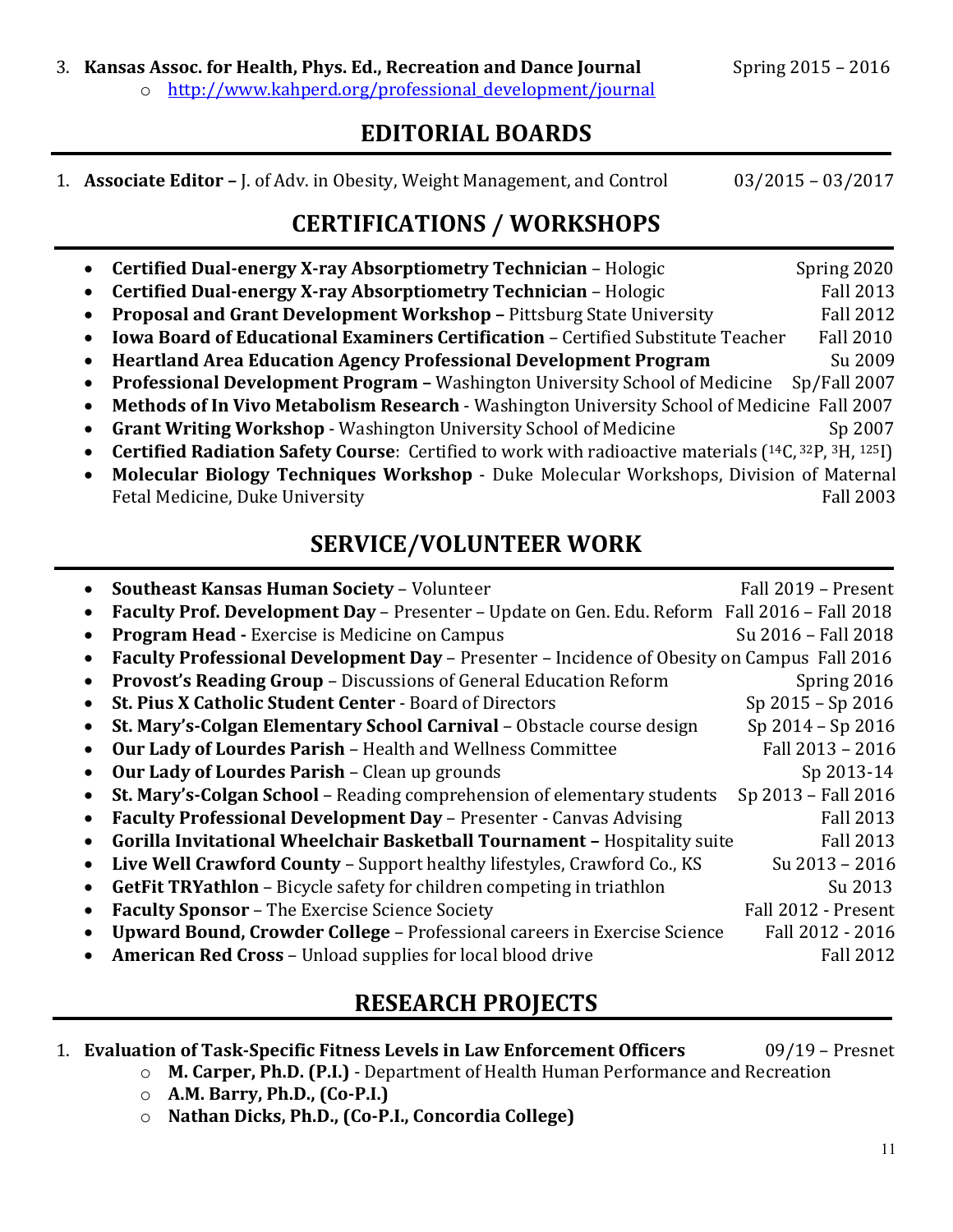- o **Halle Brin, (Undergraduate Student P.I.)** o **Evan Hutcheson, (Undergraduate Student Research Associate)** o **Mohan Perumal, (Graduate Student Research Associate)** 2. **Evaluation of Fitness Levels in Local Firefighters** 02/19 – Present o **A.M. Barry, Ph.D. (P.I.)** o **M.J. Carper, Ph.D. (Co-P.I.)** o **Nathan Dicks, Ph.D., (Co-P.I., Concordia College)** o **Halle Brin, (Undergraduate Student P.I.)** o **Evan Hutcheson, (Undergraduate Student Research Associate)** o **Mohan Perumal (Graduate Student Research Associate)** 3. **Measures of Health-Related Fitness in Children of Rural Southeast Kansas** 09/18 – Present o **M. Carper, Ph.D. (P.I.)** – Department of Health Human Performance and Recreation *Developmental stages*  4. **Comparison of High Intensity Interval Training (HIIT) and Continuous Aerobic Training on Maximal Oxygen Consumption (VO2max) in Health Adults** o **M.Carper, Ph.D. (P.I.)** – Department of Health Human Performance and Recreation o **D. Crawford, Ph.D. (Co-Investigator)** o **Jessica Heinz (Undergraduate Student P.I.)** 5. **Predicting VO2max from anaerobic treadmill test time.** 09/16 – 09/17 o **M. Carper, Ph.D. (P.I.)** – Department of Health Human Performance and Recreation o **D**. **Crawford, Ph.D. (Co-Investigator)** o **Kylie Brown (Undergraduate/Graduate Student P.I.)** 6. **The epidemiological evidence of overweight, obesity, and cardiometabolic disease risk factors in college-aged subjects: A cross-sectional investigation** 03/14 – 3/15 o **M. Carper, Ph.D. (P.I.)** – Department of Health Human Performance and Recreation o **Richard Sawrey (Undergraduate P.I.)** o **Scott Lester (Graduate Student Research Associate)** o **Kylie Brown (Graduate Student Research Associate)** o **Caitlyn White (Undergraduate Student Research Associate)** 7. **Comprehensive Fitness Evaluations** 08/12 – 08/13 o **M. Carper, Ph.D. (P.I.)** – Department of Health Human Performance and Recreation o **Multiple Undergraduate and Graduate Student Research Associates** 8. **Body Composition of College-Aged Males and Females Using Dual Energy X-ray Absorptiometry**  $04/14 - 05/15$ o **M. Carper, Ph.D. (P.I.)** – Department of Health Human Performance and Recreation o **Multiple Undergraduate and Graduate Student Research Associates** 9. **Comparison of Strength Gains in One Set vs Three Sets of Incline Bench Press** 10/14 – 10/16 o **M. Carper, Ph.D. (P.I.)** – Department of Health Human Performance and Recreation o **Joel Lauer (Undergraduate P.I.)** 10. **Muscle Adaptation in the Biceps Brachii via Unilateral Training in College-Aged Males** 11/14 – 11/16 o **M. Carper, Ph.D. (P.I.)** – Department of Health Human Performance and Recreation o **Heather Laurent (Undergraduate P.I.)** 11. **Comparison of Static versus. Dynamic Stretching on Vertical Jump Height in College Baseball Players** 02/15 – 02/16 o **M. Carper, Ph.D. (P.I.)** – Department of Health Human Performance and Recreation o **W**. **Luke Bordewick (Undergraduate P.I.)** 12. **Effects of Acute Niacin Supplementation on Heart Rate and Blood Pressure** 02/15 – 02/16
	- o **M. Carper, Ph.D. (P.I.)** Department of Health Human Performance and Recreation